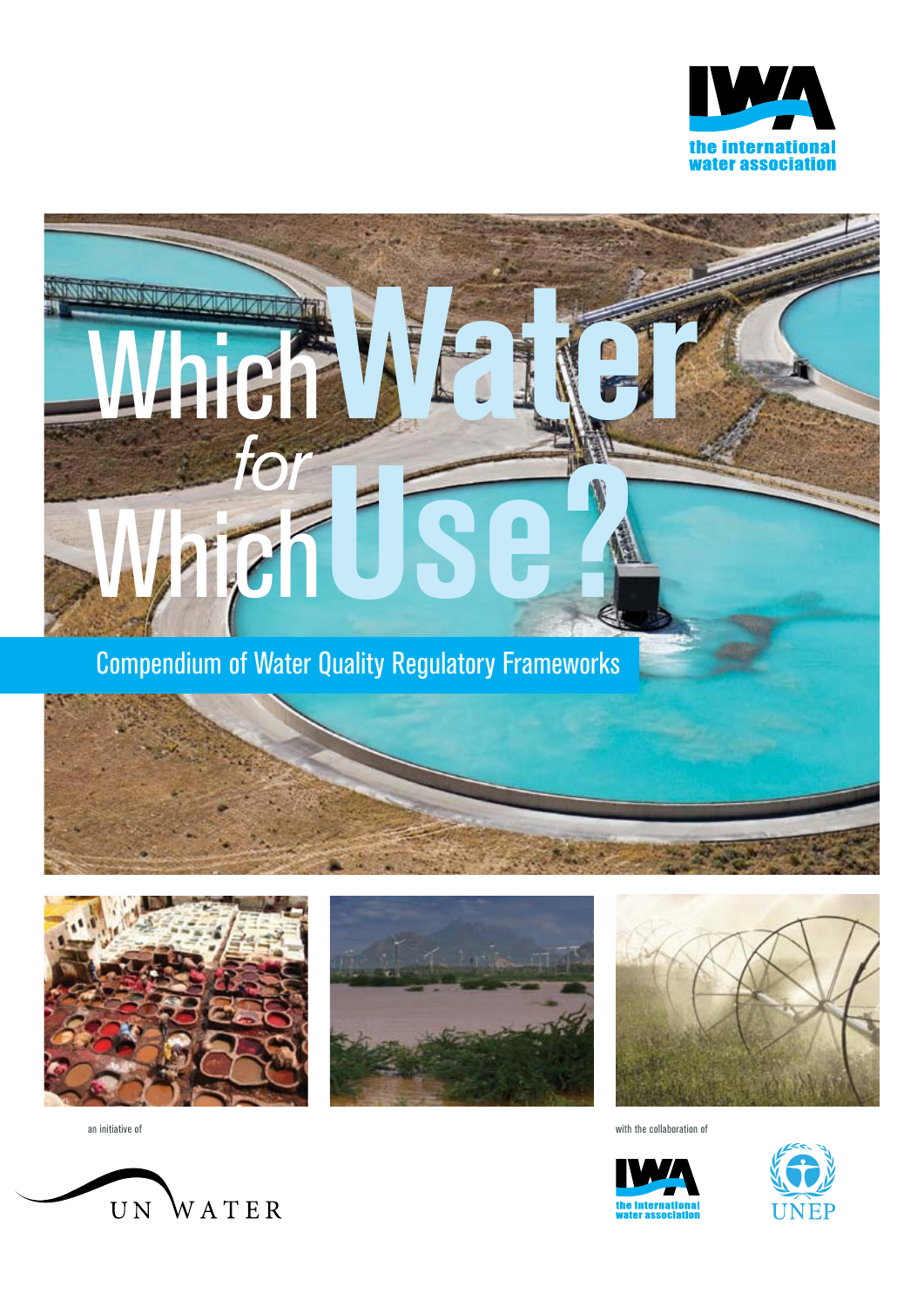# **About the Compendium**

Water quality issues are complex and dynamic in nature and need urgent attention and action. Improving efficiency of water use requires regulatory frameworks that better reflect how different water uses require different water qualities, such as water from industrial processes being reused in agriculture. Drafting regulatory instruments to better manage water qualities that are 'fit for purpose' can benefit from the wide range of standards and guidelines currently available.

The Compendium of Water Quality Regulatory Frameworks is an overview and analysis of a variety of selected water quality guidelines, standards and regulatory frameworks for different uses and geographical regions. The overall objective is to contribute towards improving access to information on water quality requirements for different uses, promoting efficient use and, ultimately, reducing water use conflicts. The Compendium offers an integrated and descriptive analysis of each selected law and policy, while also considering complementary instruments, management approaches and lessons learned on implementation.

## What is the Compendium?

It is a reference tool of laws and policies regulating water quality for different uses at a variety of geographical scales. The Compendium is a living document that will continuously improve its aims as information about policy and legal instruments and their implementation is updated by the users.

The Compendium provides a basis by which to assess policy and regulatory instruments, and to identify what makes an efficient and effective guideline, standard, regulation or policy.

## Who Will Use the Compendium?

The immediate target group of the Compendium are public officials and regulators - decision makers at large. The development process of the Compendium has also established a network of water quality experts and practitioners promoting the wise use of different water qualities for various purposes. The Compendium can also be used by a wider audience of water quality experts, practitioners, academia and the general public.

The Compendium contains a selection of recent water quality guidelines and standards for different uses. These guidelines and standards adopt various forms - binding and non-binding - with common characteristics and approaches that make them innovative, practical and effective in promoting the wise use of water resources.

The selected instruments are from a variety of sectors including drinking water, agriculture, bathing water, ecosystems and hydropower. Examples from each region provide an overview of current water quality instruments applicable at dif-ferent geographical scales.

To date, the Compendium comprises 46 law and policy instruments, which have been analysed in more depth. Together, they cover a comprehensive range of water uses.



*Figure 1. Regulatory instruments and case studies included in the Compendium according to geographical scale (G: Global; R: Regional; L: Local)*

**The Compendium of Water Quality Regulatory Frameworks is a UN-Water initiative developed in collaboration with the International Water Association (IWA) and the United Nations Environment Programme (UNEP). It aims to fulfil the objectives of UN-Water's Thematic Priority Area on Water Quality, by supporting governments and other stakeholders to address challenges that contribute to water quality targets defined through successive World Water Forums and several key objectives in the Rio+20 Communiqué. The Compendium will provide relevant information for the preparation of a framework that guides the use of water quality that is fit for purpose.**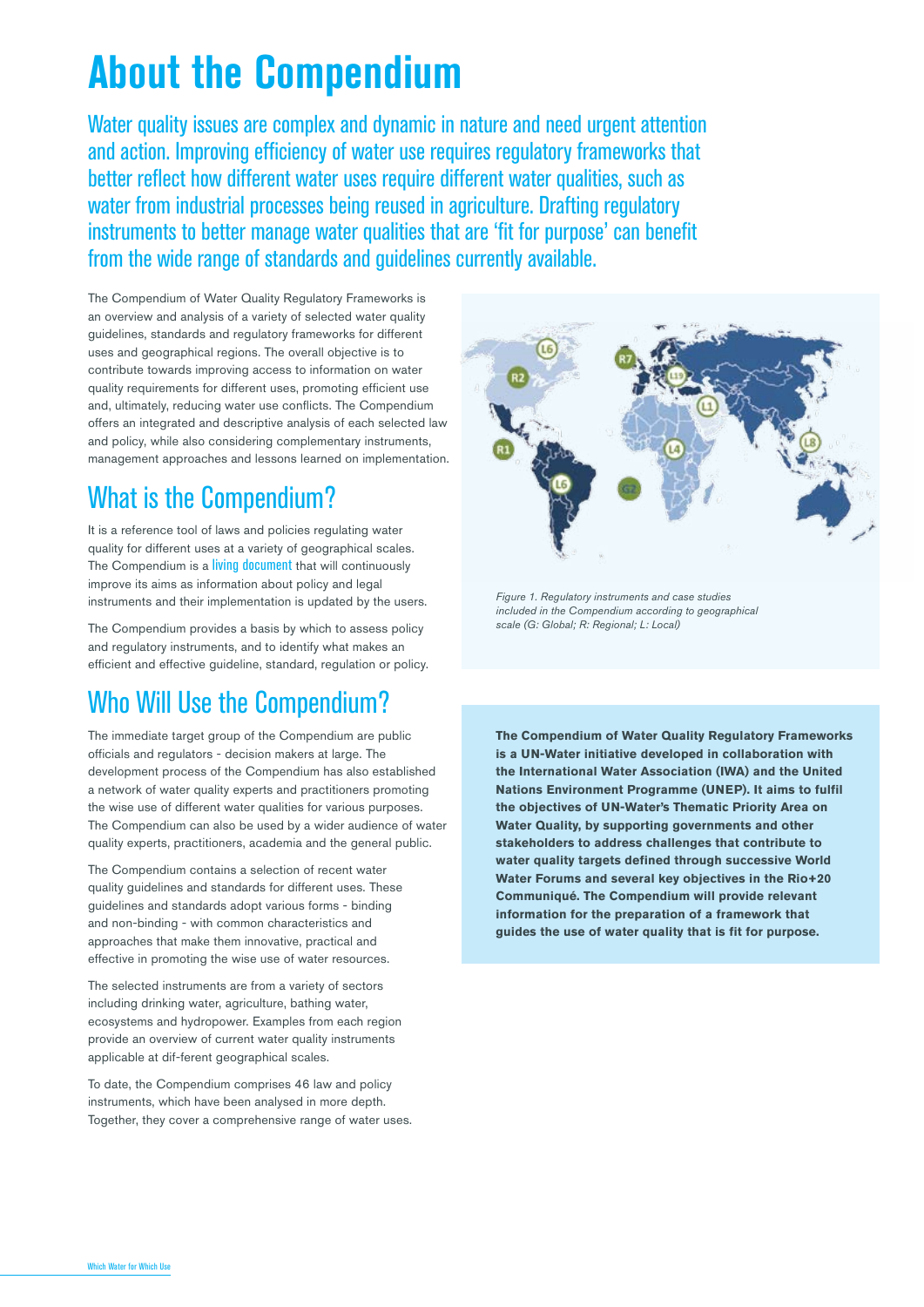# **Overview of Water Quality Regulatory Instruments**

#### Criteria for Assessment

The criteria for assessment are one of the key outputs of this Compendium but also a tool for its continuous development and update. The criteria highlight key information that the reader should look into when using the Compendium as a reference. They also suggest areas where more information is needed and can be improved in the Compendium.

**The criteria were developed to answer: What makes a law or policy a good instrument to regulate water quality? The response is a checklist which can be used in drafting, management and implementation of water quality instruments.**

Good instruments are those that meet their objectives efficiently. The following criteria are thus suggested to determine whether an instrument is effective or not, answering the following questions:

- **1.** Are the objectives sufficiently clear so that they can be monitored through a set of indicators? For example, a reduction in the concentration of one or more particular water quality parameters, the frequency of incidence of non-compliance, etc.
- **2.** Are there monitoring and evaluation schedules? This includes a description of monitoring and evaluation practices, with specification of numbers of samples, frequencies of sampling, sources of samples, and parameters tested.
- **3.** Is there laboratory analytical capacity and quality control, ensured by having analyses conducted by an accredited laboratory (e.g. the South African National Accreditation System; in Brazil, the National Institute of Metrology, Quality and Technology)?
- **4.** Is there a baseline against which future situations can be assessed should be established (i.e. benchmarking)? Have the parameters that have been included in the baseline assessment been identified and aligned with the pre-established monitoring and evaluation schedule?
- **5.** Is there access to information about the facilities that have permits to discharge pollutants? For example, this could be through a water pollution database.
- **6.** Is there a regulatory framework that enables public acceptance of the respective water quality requirements? Effective water quality guidelines are a progressive work that has to be improved and adapted according to regional differences and emerging needs.

# **Summary of Key Findings**

- **1.** Local and specialised instruments provide sound guidance for applying different water qualities for different uses. There still needs to be coherence between sectors and geographical levels. Reference to global guidelines in local regulatory implementa-tion provides a consistent framework.
- **2.** Effective regulations require that the implementing authority acts with independence and sufficient powers to enforce regulations, whether the authorities are centralised or delegated to the regional or local level. However, compliance is better achieved when users trust the implementation and enforcement processes. This can be promoted with transparency and access to infor-mation. The IWA Lisbon Charter can be used as a point of reference for institutional and regulatory framework development. It provides a set of guiding principles for sound public policies and regulation for water services including water quality.
- **3.** At a local or catchment level, guidelines and standards are only as good as the capacity of those implementing and controlling them. Investing in adequate training makes the difference between a good regulatory text and actually controlling water quality. Developing practical and userfriendly tools for implementation can facilitate the task.
- **4.** The enabling environment of the different water quality regulations is important. When deciding on an approach to regulate water quality for different uses, decision makers need to take part in cross sector/cross boundary dialogues. A clear definition of roles and competencies is pivotal to involve all relevant stakeholders in such dialogue.
- **5.** Economic affordability and feasibility can be compatible with better water quality standards. Nonetheless, to support enforcement, finance and investment in implementing water quality instruments are needed during the drafting process.
- **6.** Rapidly evolving technology and infrastructure for improving water quality require flexible and responsive regulators (e.g. when validating new water treatment technologies). An overarching framework for validating innovations can support the replication of good practices and capacity building. The role of regulators is crucial in providing timely and effective responses; thus institutional and management settings need to be coherent with such a framework.
- **7.** Drafting and implementation processes can benefit from lessons learned in similar geographies. Reference to other jurisdictions by decision makers can identify opportunities for replicating best practices or possibilities for inter-institutional cooperation or institutional strengthening. The Compendium provides a starting point for this type of collaboration.